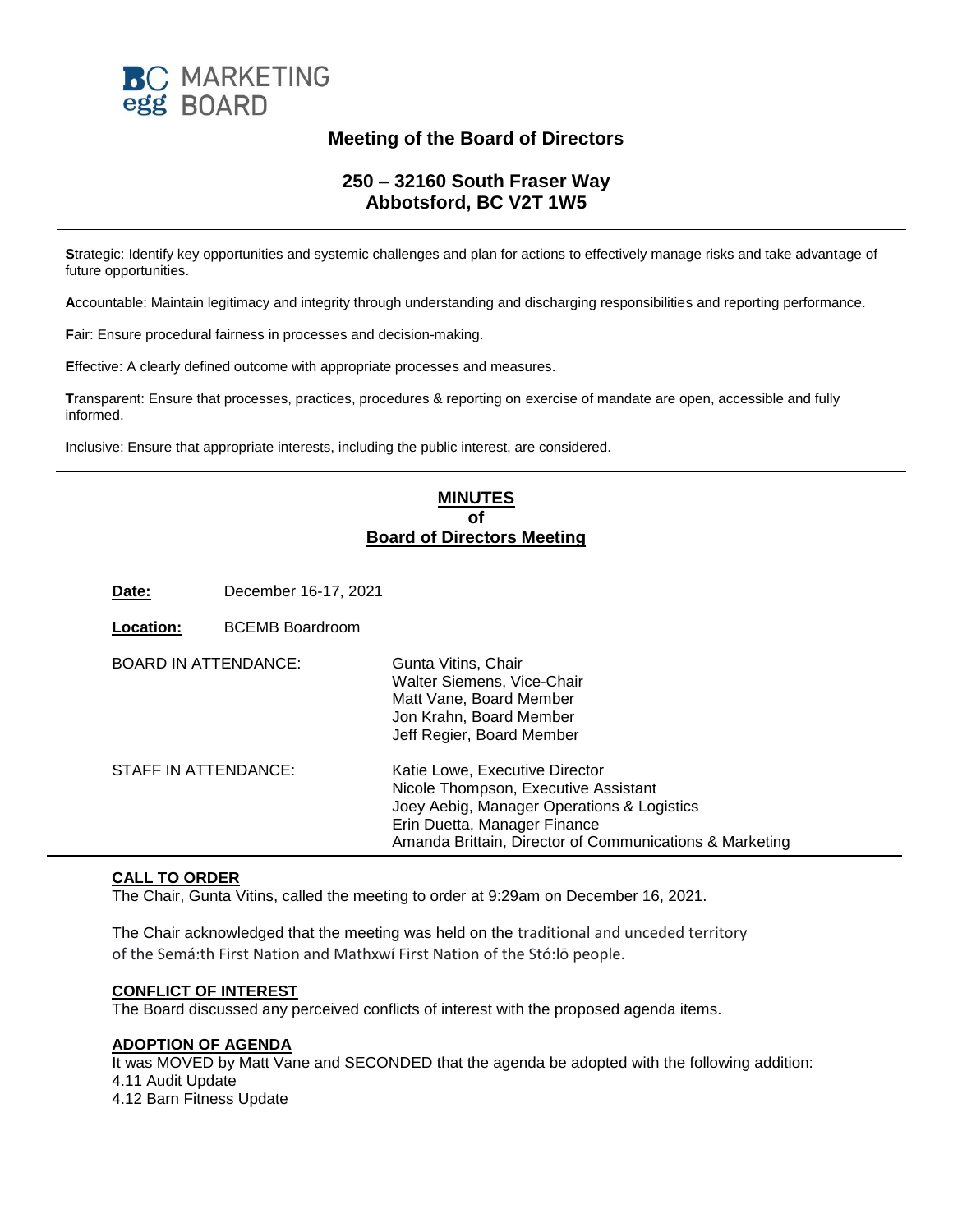## **1.0 APPROVAL OF MINUTES**

- 1.1 Approval of Minutes of November 18, 2021
- **R21-135** It was MOVED by Jon Krahn and SECONDED

THAT the Board of Directors approve the Minutes of November 18, 2021 as presented.

CARRIED

- 1.2 Approval of Minutes of November 19, 2021
- **R21-136** It was MOVED by Walter Siemens and SECONDED

THAT the Board of Directors approve the Minutes of November 19, 2021 as presented.

CARRIED

#### **2.0 BUSINESS ARISING/ACTION LIST**

2.1 2021 & 2022 Board Calendar & Action Item

The 2021 and 2022 board calendars were presented for information.

## **3.0 STAKEHOLDER ENGAGEMENT**

#### 3.1 EFC Update

An update on the matters of EFC and its committees were presented, including an update on the WEMA letter, FPA, Buyback and EFC's potential donation to support BC after the flooding.

#### 3.2 Marketing Update

A marketing update was presented for information, including the Campaign Evaluation Survey results.

**Action**: Staff was directed to provide a comparison of the 2019-2021 Campaign Evaluation Survey results.

#### 3.3 Marketing Plan

The 2022 Marketing Plan was presented for information, including an update on the target audiences.

The Board reviewed the Marketing Plan, including the 50,000 dozen egg Food Bank partnership and discussed additional options for promoting the relationship.

**Action**: Staff was directed to contact the Food Bank about having the BC Egg logo added to their delivery trucks.

#### 3.4 Food Bank BC Partnership

Food Banks BC has approached BC Egg with a proposal to donate 100,000 dozen eggs a year. Options for the partnership were presented.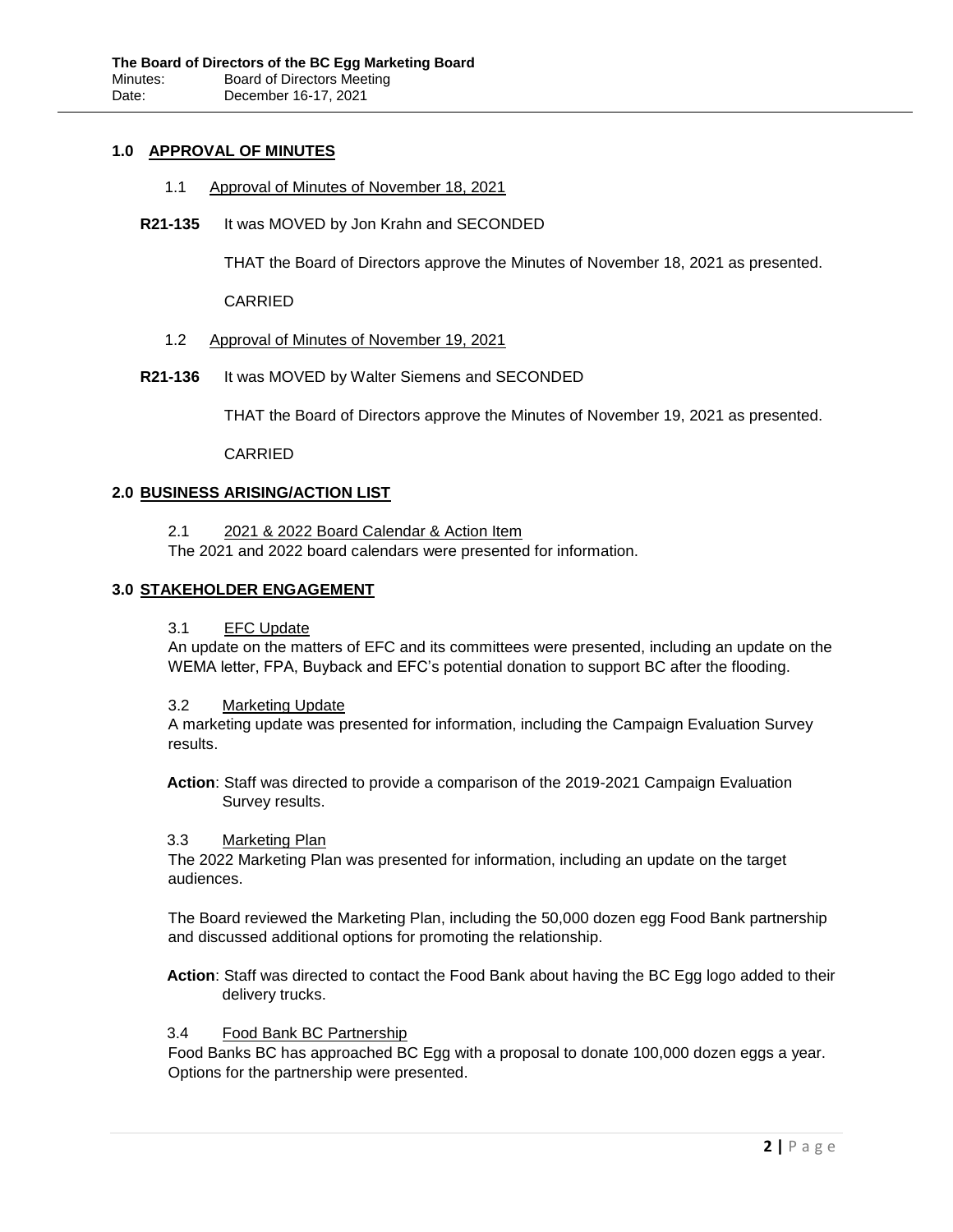#### 3.5 2022 AGM Update

An update on the 2022 AGM preparations was presented for information.

The Board discussed the upcoming Producer Christmas Party.

#### 3.6 BC Flooding Update

An atmospheric river resulted in a large amount of precipitation in Southern BC from November 13-15, 2021. An outline of the major events, donations that have been received and funding being made available to producers were discussed. A request for quota credits has also been received by a producer and the details were presented for discussion.

The Board discussed options for distributing the donations.

#### **R21-137** It was MOVED by Jon Krahn and SECONDED

THAT the Board of Directors agree to uphold the current policies and decline the producer's request to collect quota credits for downtime due to the November flood.

CARRIED W. Siemens abstained.

#### 3.7 November 8 COMB/FIRB Meeting Notes

A board member attended the November 8 COMB/FIRB meeting and notes from the event were presented for information.

#### **4.0 OPERATIONS**

#### 4.1 Quota Transfers

4.1a Producer A

The topic was deferred until the January meeting.

## 4.1b Producer B

A producer has submitted a going concern sale request.

## **R21-138** It was MOVED by Walter Siemens and SECONDED

THAT the Board of Directors conditionally approve the Going Concern Sale of quota units along with the Independent Production Unit at **interest and in** in from the provided that the following

conditions are met:

- Evidence is provided by the transferee that a registered Form A transfer for the property at , has been submitted by January 24, 2022 if ownership of the property changes as a result of the Going Concern Sale; and
- An updated State of Title Certificate for the IPU is provided no later that March 15, 2022 if ownership of the property changes as a result of the Going Concern Sale.

As the transfer does not meet any of the exemptions detailed in Part V 3. (5) of the Consolidated Order a surrender of 2,531 quota units is required.

CARRIED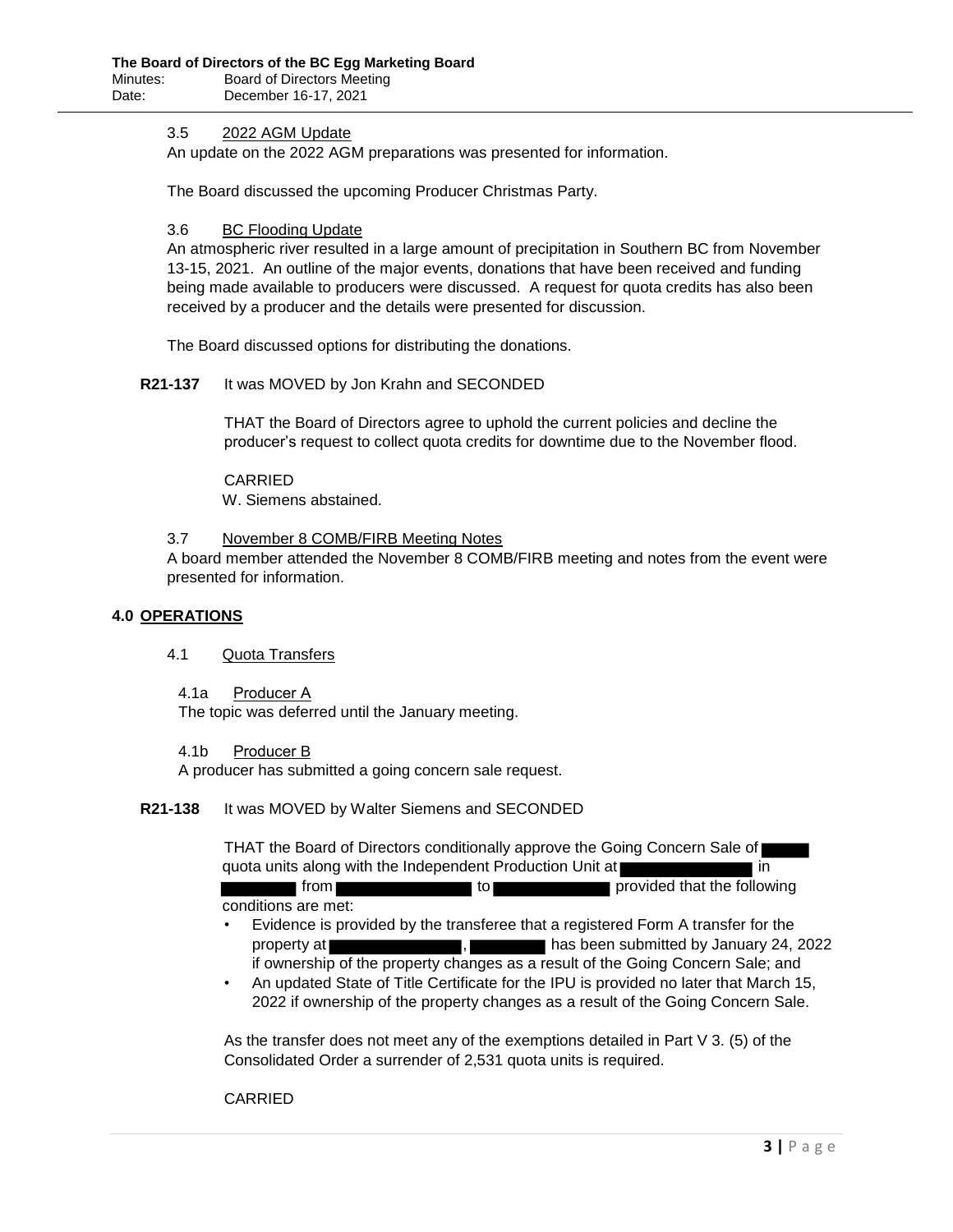## 4.1c Producer C

A producer is succession planning and is seeking approval on their transfer concept.

## **R21-139** It was MOVED by Jeff Regier and SECONDED

THAT the Board of Directors reject the proposal as it does not meet the intent of the current Consolidated Order and therefore can not be approved.

CARRIED W. Siemens abstained.

The Board discussed the intent of the current IPU definition and concepts moving forward.

**Action**: Staff was directed to bring the IPU concepts back to the January meeting for further discussion, including what other provinces are doing.

4.1d Producer D

A producer has submitted multiple quota transfer requests.

#### **R21-140** It was MOVED by Walter Siemens and SECONDED

THAT the Board of Directors grant final approval for the transfer of units of layer quota from **the contract of the contract of the contract of the contract of the contract of the contract of the contract of the contract of the contract of the contract of the contract of the contract of the contract of th** and **have provided confirmation that these farms are a** Business Unit, will remain eligible for any future growth allocations.

THAT the Board of Directors conditionally approve the proposed share structure change at through the transfer of existing Common Shares to her sons, **and and and and and . Following the transfer and and will** have a joint 50/50 ownership in **Example 2.** Following the proposed transfer there will be no other shares that benefit from future growth increases at . This proposal represents a deemed transfer from parent to child, therefore in accordance with the Consolidated Order Part  $V$  3. (5) (e) a surrender of layer quota is not required. This transfer will not be affected by the twelve-month moratorium and will be eligible to participate in future growth allocations.

THAT the Board of Directors conditionally approve the proposed share structure change at through the transfer of existing Common Shares to her sons, and . Following the transfer and will have a joint 50/50 ownership in **the above a stranger of the proposed transfer** . Following the proposed transfer there will be no other shares that benefit from future growth increases at . This proposal represents a deemed transfer from parent to child, therefore in accordance with the Consolidated Order Part V 3. (5) (e) a surrender of layer quota is not required. This transfer will not be affected by the twelve-month moratorium and will be eligible to participate in future growth allocations.

THAT the Board of Directors conditionally approve the proposed share structure change at through the transfer of existing Common Shares to his sons, and . Following the transfer and will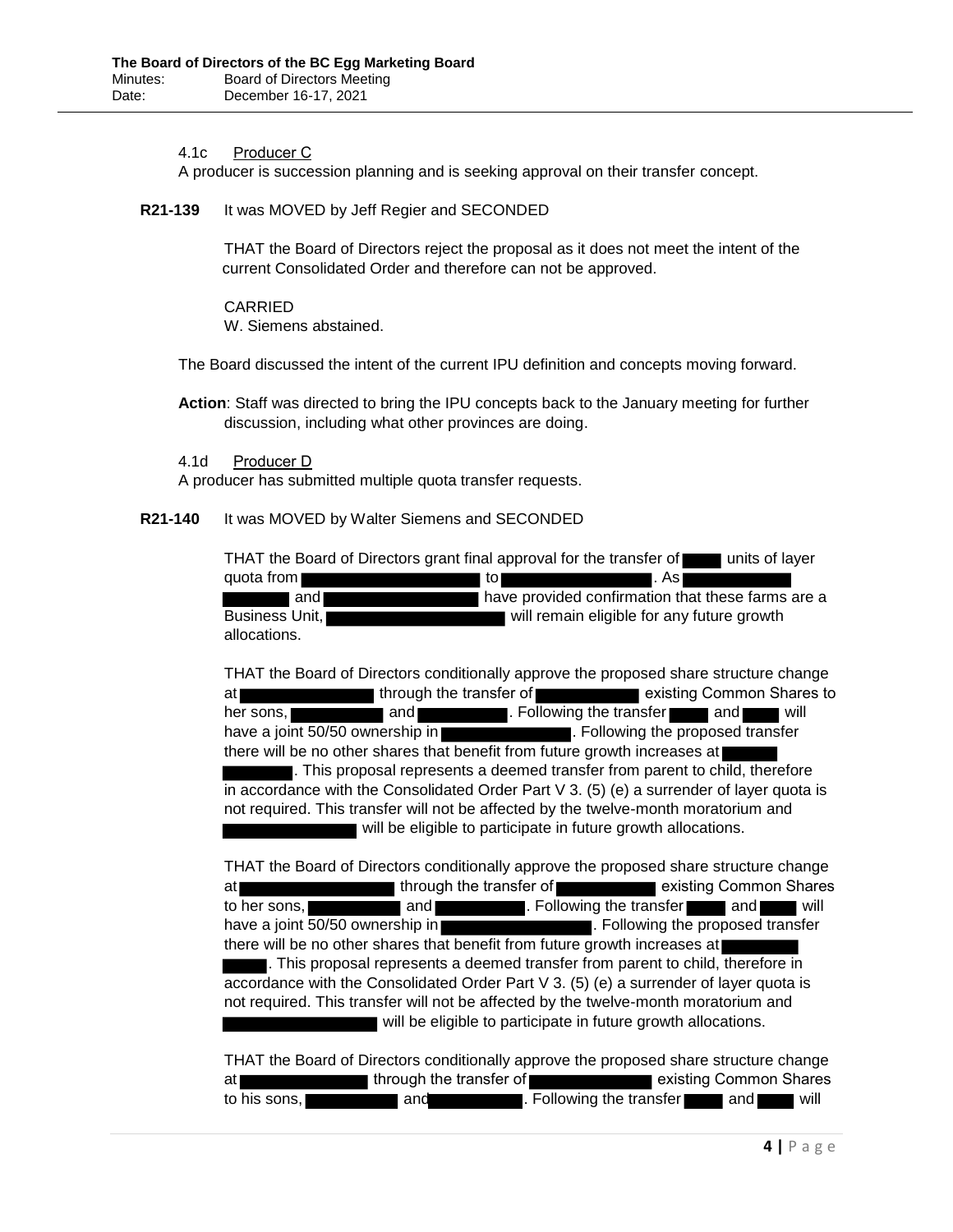have a joint 50/50 ownership in **Example 2018**. Following the proposed transfer there will be no other shares that benefit from future growth increases at . This proposal represents a deemed transfer from parent to child, therefore in accordance with the Consolidated Order Part V 3. (5) (e) a surrender of layer quota is not required. This transfer will not be affected by the twelve-month moratorium and will be eligible to participate in future growth allocations.

WHEREAS , , and , complete the conditionally approved transfers, where the common participating shares in the aforementioned farms are 50/50 held by and and and the farms will be considered a Business Unit.

CARRIED

J. Krahn abstained.

4.1e Producer E

A producer is looking to update their shareholder structure.

## **R21-141** It was MOVED by Jeff Regier and SECONDED

THAT the Board of Directors acknowledges that the Share Ownership Exchange Agreement was used to settle the estates of **and and set and set and set and set and set and set and set and set and set and set and set and set and set and set and set and set and set and set and set and set and set and s** that a surrender of Layer Quota is not required as the quota was transferred by the executors to the beneficiaries in accordance with Part V 3.(5)(h) of the Consolidated Order.

## CARRIED

## 4.1f Producer F

A producer has submitted a going concern sale request.

## **R21-142** It was MOVED by Jeff Regier and SECONDED

THAT the Board of Directors conditionally approve the Going Concern Sale of quota units along with the Independent Production Unit at **in** in

from to provided that the following conditions are met:

- The transfer application document is completed and amended where necessary;
- Evidence is provided by the transferee that a registered Form A transfer for the property at , has been submitted by March 1, 2022; and
- An updated State of Title Certificate for the IPU is provided when available and no later that May 1, 2022.

As the transfer does not meet any of the exemptions detailed in Part V 3.(5) of the Consolidated Order a surrender of quota units is required.

## CARRIED

M. Vane recused himself.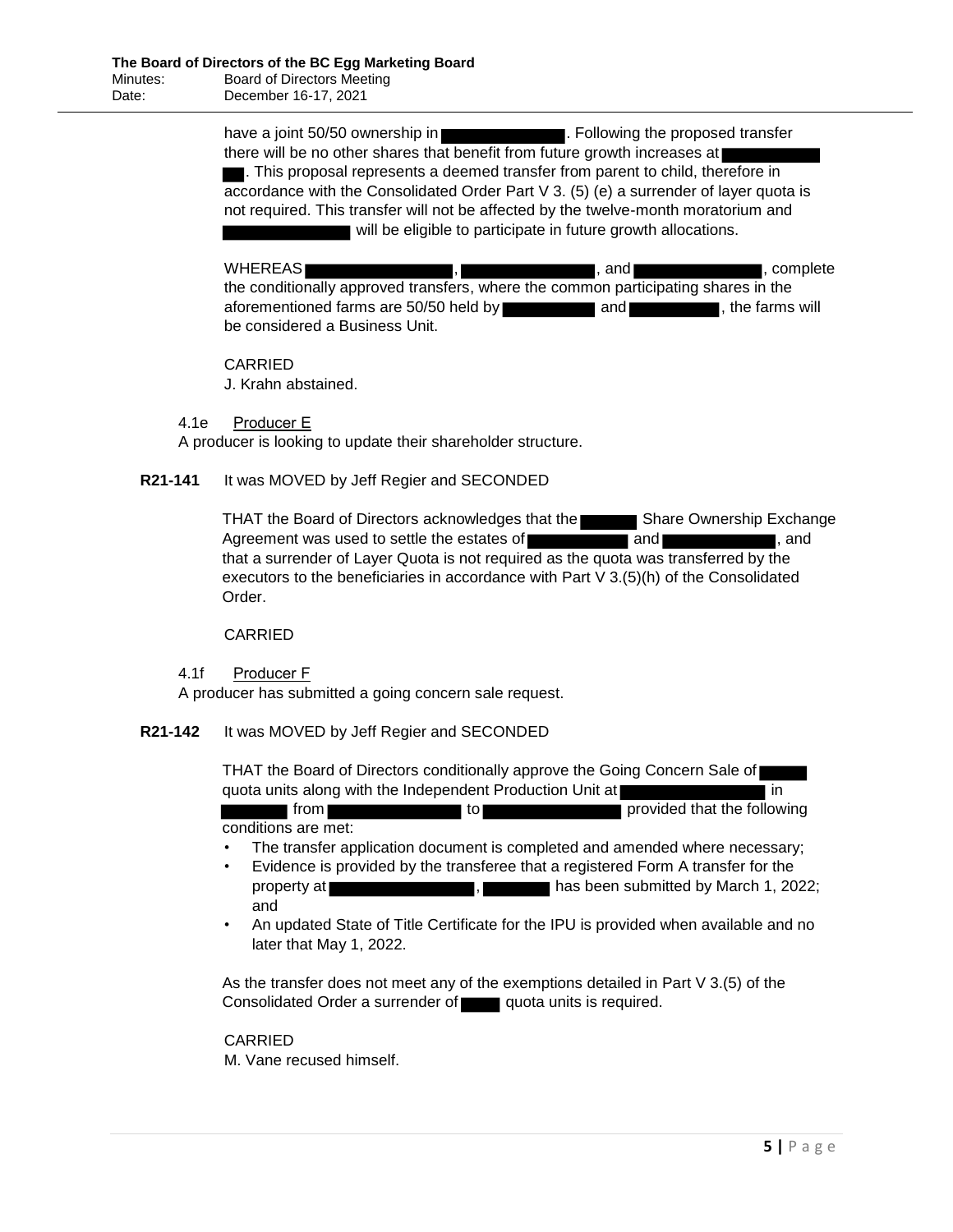**Action**: Staff was directed to amend the Quota Transfer forms and bring them back for the Board to review.

## 4.2 Quota Allocation

BC Egg's 2021 Allocation Submission was approved by BC FIRB on October 28, 2021. On October 29, 2021 the quota allocation was approved by BC Egg's Board of Directors and immediately issued to BCEMB registered producers. An update on the progress was presented for information.

#### 4.3 Tap C

On July 7, the Board initiated the utilization of the Temporary Allotment Pool C (TAP C) pilot program. An update on the program was presented for information.

The Board agreed that the final lease out for TAP C will end on Week 26, 2022.

**Action**: Staff was directed to provide a summary of the TAP programs.

#### 4.4 EFP Update

EFC is re-evaluating its EFP program and BCEMB is considering revitalizing the program so that it can take advantage of market opportunities which are available within the province.

#### 4.5 2022 Market Forecast

The 2022 Market Forecast was presented for review.

#### 4.6 2022 Inventory Projection

The 2022 Inventory Projections were presented for review.

The Board reviewed the projections and provided its support of the analysis.

#### 4.7 2022 Production Sleeve

Options for a potential 2022 production sleeve were presented for discussion.

The Board reviewed the scenarios, the EIAC's recommendation, and tools to reduce inventory if needed.

## **R21-143** It was MOVED by Jeff Regier and SECONDED

THAT the Board of Directors approve a 4% production sleeve from July 3, 2022 – July 1, 2023.

#### CARRIED

## 4.8 WEMA Update and Pricing

A WEMA meeting was held on December 3, 2021 and notes from the meeting were presented for discussion.

The Board reviewed the notes and appointed J. Regier and K. Lowe to the WEMA subcommittee.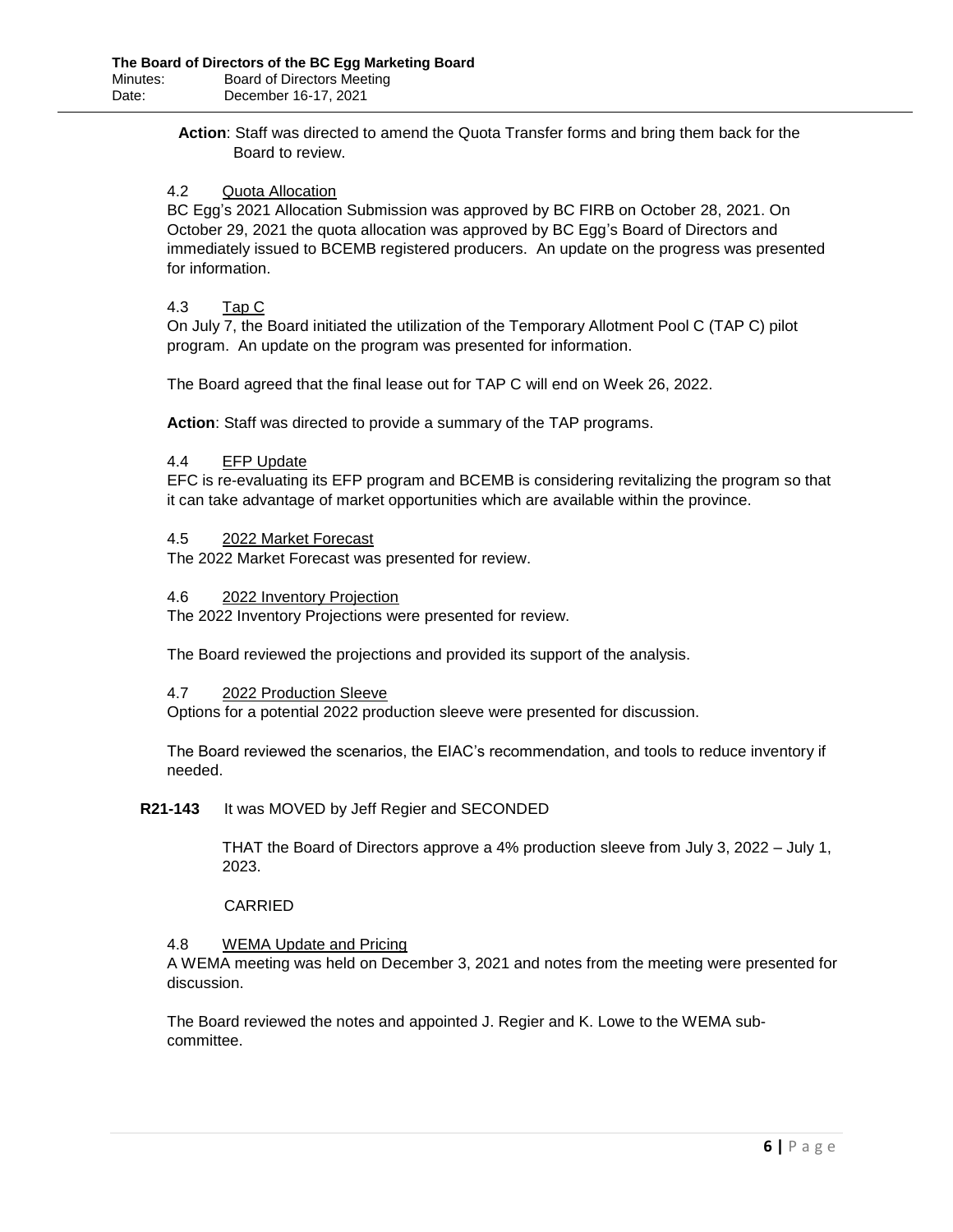#### 4.9 PFGC Update

The graders have requested an increase in the Post Farm Gate program allowance. BC Egg received proposals for a revised program, which was discussed during the November 2, 2021 meeting.

The Board discussed options for the program as well as concerns raised by graders regarding other programming.

#### 4.10 Fowl Removal Update

There are a number of projects concerning fowl removal in BC. Updates on the Interior and Lower Mainland projects were presented for discussion, including an update on the CO2 machine and the covered loading area project.

## 4.11 Auditing Update

EFC is in the process of training the BC Egg auditors to do all SCSC and ACP audits beginning in January 2022. BC Egg will be training EFC on BC's SE testing.

## 4.12 Barn Fitness Update

An update on a previous Barn Fitness Audit was presented for information.

## **5.0 GOVERNANCE**

#### 5.1 AMP

BC Egg is required to draft an Administrative Monetary Penalties (AMP) Policy and Procedures document outlining our intentions for the program. The draft was presented for discussion.

**Action**: Staff was directed to send a test survey to the Board.

#### 5.2 2022 Election

Two board member positions are up for election in 2022. The amended election schedule was presented for discussion.

The Board discussed creating a Regional Representation framework document.

**Action**: Staff was directed to draft a Regional Representation Framework document.

#### 5.3 2022 Budget

The 2022 budget was presented for review.

The Board agreed with the budget as presented, including the marketing budget and Food Bank egg donation.

#### 5.4 2022 Levy Rate Recommendation

The 2022 levy rate recommendations, including the A&F Committee's recommendation, were presented for review.

#### **R21-144** It was MOVED by Jeff Regier and SECONDED

THAT the Board of Directors approve the 2022 BCEMB Budget as presented and THAT the levy rate decrease to \$0.0375 per bird per week (\$0.0749 cents per dozen) effective Week 09, 2022.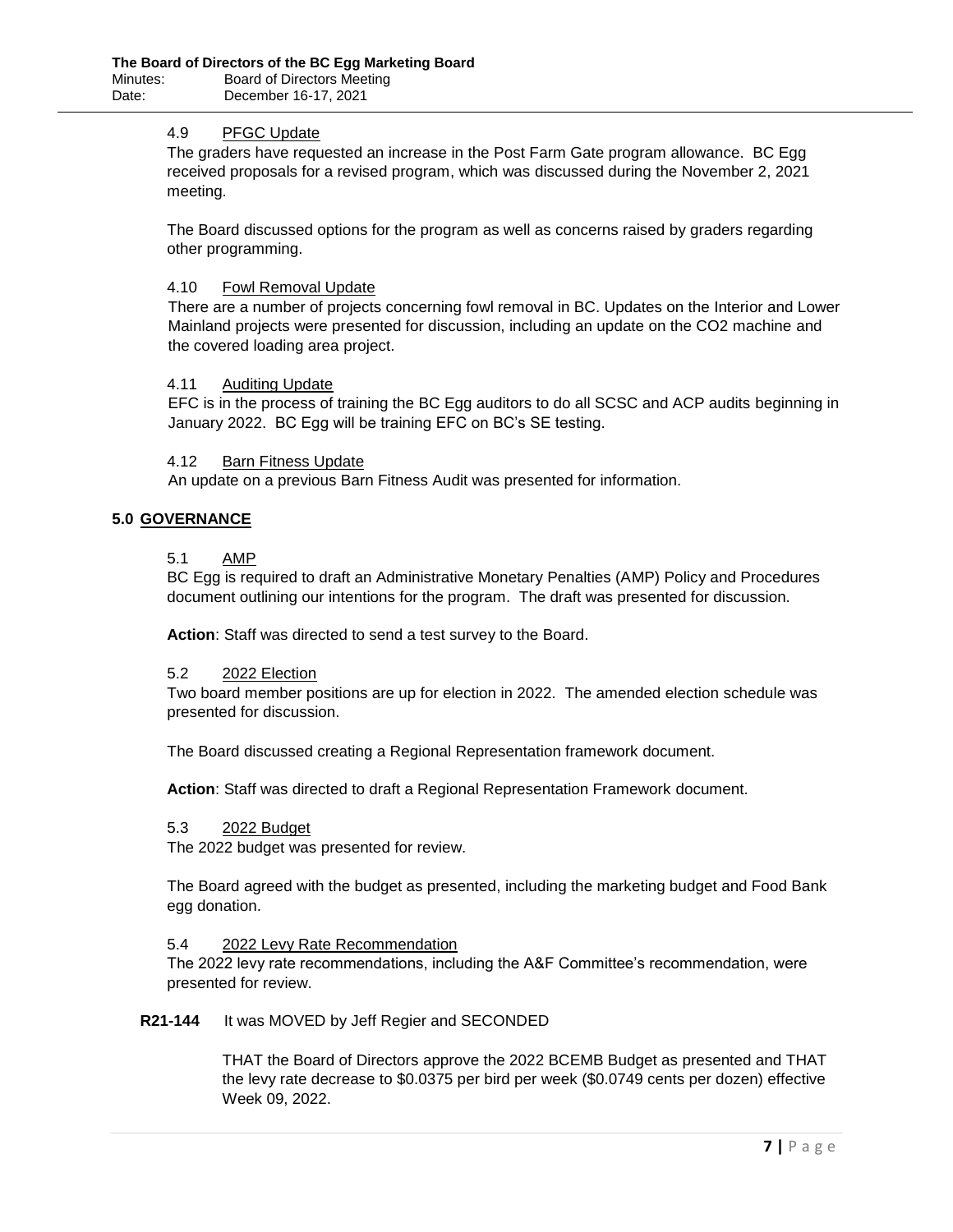## CARRIED

## **ADJOURNMENT**

It was MOVED by Walter Siemens and SECONDED that the meeting be adjourned at 4:28pm on December 16, 2021.

## **CALL TO ORDER**

The Chair, Gunta Vitins, called the meeting to order at 9:12am on December 17, 2021.

## 5.5 2021 Rebate

Options for a 2021 rebate, including the A&F Committee's recommendation, were presented for review.

The Board reviewed the scenarios for the 2021 rebate as well as discussions from the A&F Committee.

## **R21-145** It was MOVED by Jeff Regier and SECONDED

THAT the Board of Directors approve a \$0.50 per bird rebate on issued quota at Week 44, 2021 excluding TAP A, B and C leasing, to be paid on December 31, 2021.

#### CARRIED

5.6 Auditing Firms

BC Egg is looking to hire a new auditing firm for the 2022 audit. Auditing firm proposals were presented for discussion.

## **R21-146** It was MOVED by Matt Vane and SECONDED

THAT the Board of Directors approve that Loewen Kruse be recommended to be appointed BC Egg Marketing Board's auditors for 2022 at the March 18, 2022 AGM.

## CARRIED

## 5.7 Committee Meeting Minutes

5.7a June 7, 2021 MarComm Meeting Minutes The June 7, 2021 MarComm Meeting Minutes were presented for information.

5.7b June 23, 2021 PMC Meeting Minutes

The June 23, 2021 PMC Meeting Minutes were presented for information.

5.7c July 19, 2021 PMC Meeting Minutes

The July 19, 2021 PMC Meeting Minutes were presented for information.

The Board discussed the CEO vaccine and increased ILT cases in the Lower Mainland.

5.7d August 26, 2021 PMC Meeting Minutes The August 26, 2021 PMC Meeting Minutes were presented for information.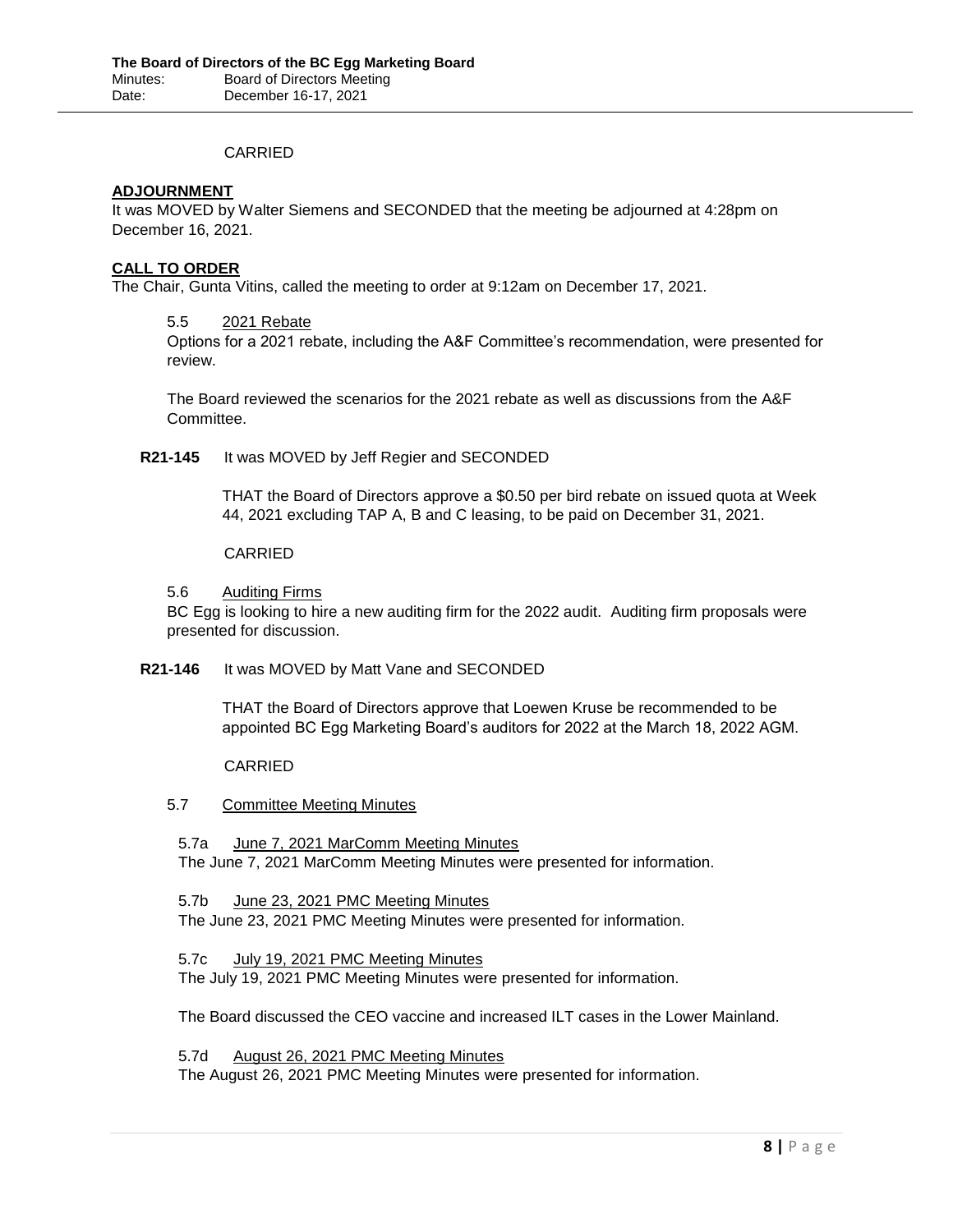#### 5.7e August 10, 2021 A&F Meeting Minutes

The August 10, 2021 A&F Meeting Minutes were presented for information.

## **6.0 PERFORMANCE REPORTS**

6.1 Dashboard

The Dashboard was presented for information.

- 6.2 Quota
	- 6.2a Industry Reserve

The Industry Reserve report was presented for information.

6.2b IP Report The IP Report was presented for information.

6.2c Egg Import Information The Egg Import reports was presented for information.

6.2d Quota Utilization Report The Quota Utilization Report was presented for information.

6.2e Quota Credit Update The Quota Credit update was presented for information.

6.2f Inventory Report The Inventory Report was presented for information.

## 6.3 Financials

6.3a Period 11 Board & Committee Per Diems & Expenses The Period 10 & 11 Board & Committee Per Diem & Expenses report was presented for information.

## **R21-147** It was MOVED by Jon Krahn and SECONDED

THAT the Board of Directors approve the Period 10 & 11 Board & Committee Per Diem & Expenses as amended.

## CARRIED

## 6.3b AR Report

The AR Report was presented for information.

## 6.3c Period 11, 2021 Financials

The Period 11, 2021 Financials was presented for information.

## **R21-148** It was MOVED by Matt Vane and SECONDED

THAT the Board of Directors approve Period 11, 2021 Financials as presented.

CARRIED